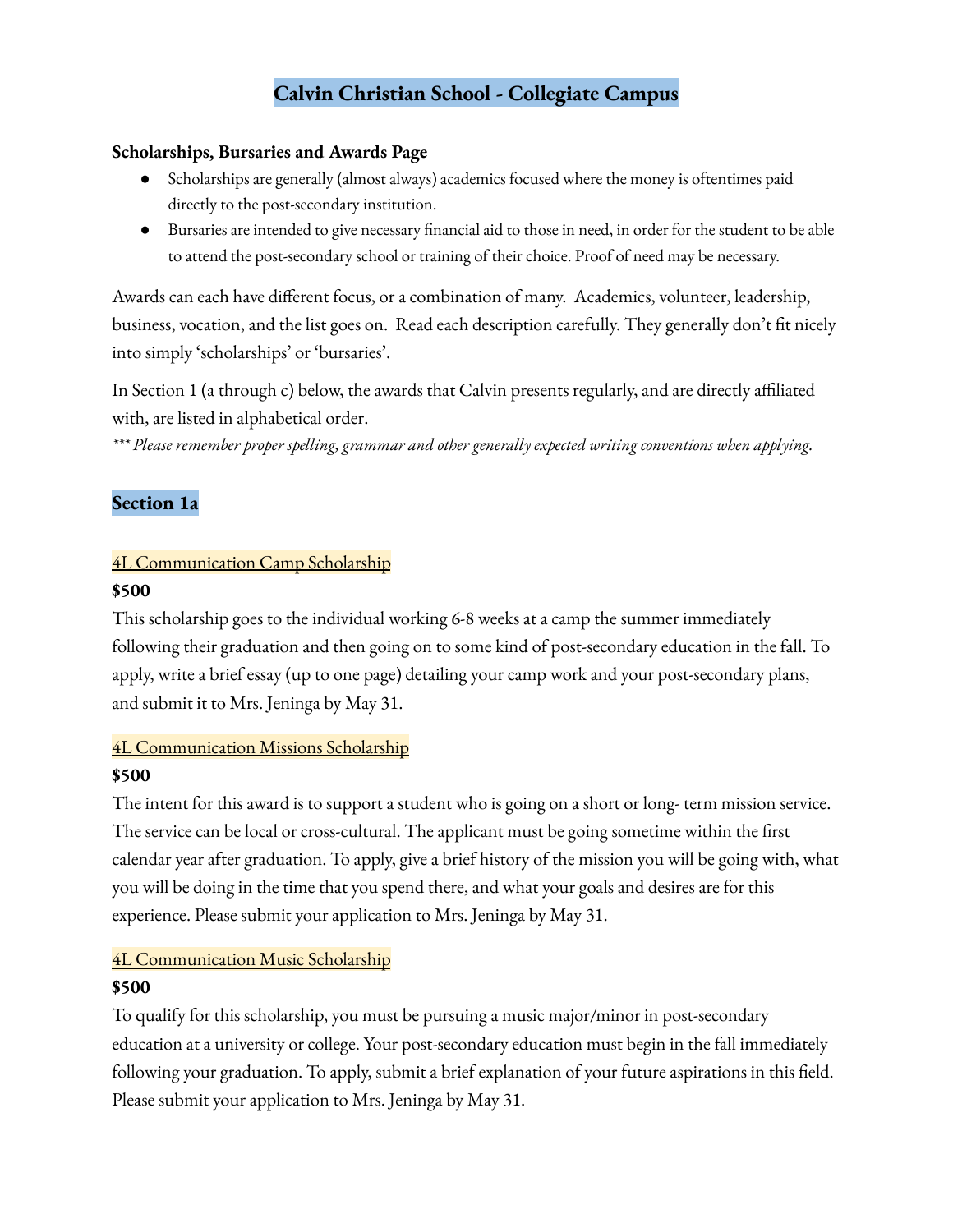## **Alice Besant Memorial Scholarship**

### **\$500**

To qualify for this scholarship, you must be entering University 1 and pursuing a university education in the healthcare field. You must be entering university in the fall immediately following your high school graduation. To be considered, you must have a minimum overall average of 80%. You must also be enrolled in a full-time university program with a minimum of 24 credit hours, 12 of which must include chemistry and biology. The application needs to consist of a brief summary explaining your career intentions in the healthcare field. We would also like you to include a summary of your other interests and activities. Proof of your average (a transcript) must accompany your application, as well as proof of registration as a full-time student along with confirmation of course selections. Please submit your application to Mrs. Jeninga by May 31.

## The Bonnie Mitchell (Wilson) Memorial Scholarship Award **\$500**

This award was created to honour and remember Bonnie Mitchell, nee Wilson, who was part of the first Grade 12 graduating class of Calvin Christian Collegiate in 2005. She was passionate in her faith for Jesus and a strong leader among her peers. She demonstrated a high standard of excellence in her academic studies, actively contributed to the Calvin Christian community in both athletics and music, and continually put others first.

To qualify for this \$500 award, a student must be someone with an excellent academic standing, making meaningful contributions to the "athletic/musical/chapel" community of Calvin Christian, and exemplify the Christ-like qualities that Bonnie brought to our school by joyfully and sacrificially serving God with his/her gifts and talents.

Please submit your 1-2 page mini-essay application to Mrs. Jeninga by May 31.

#### Christian Leadership Scholarship

## **\$1000**

This award is for a student who shows exceptional leadership qualities and above average academic accomplishments. The donor's desire is to encourage young adults to nurture and develop their leadership gifts in Christian service. The scholarship to be given upon proof of acceptance into a program/service opportunity (of at least 3 months duration) focused on training Christian leaders. To apply, write a 500 (approx.) word essay explaining past examples of leadership taken, and future desires to continue growing in this gift. Please submit your application to Mrs. Jeninga by May 31.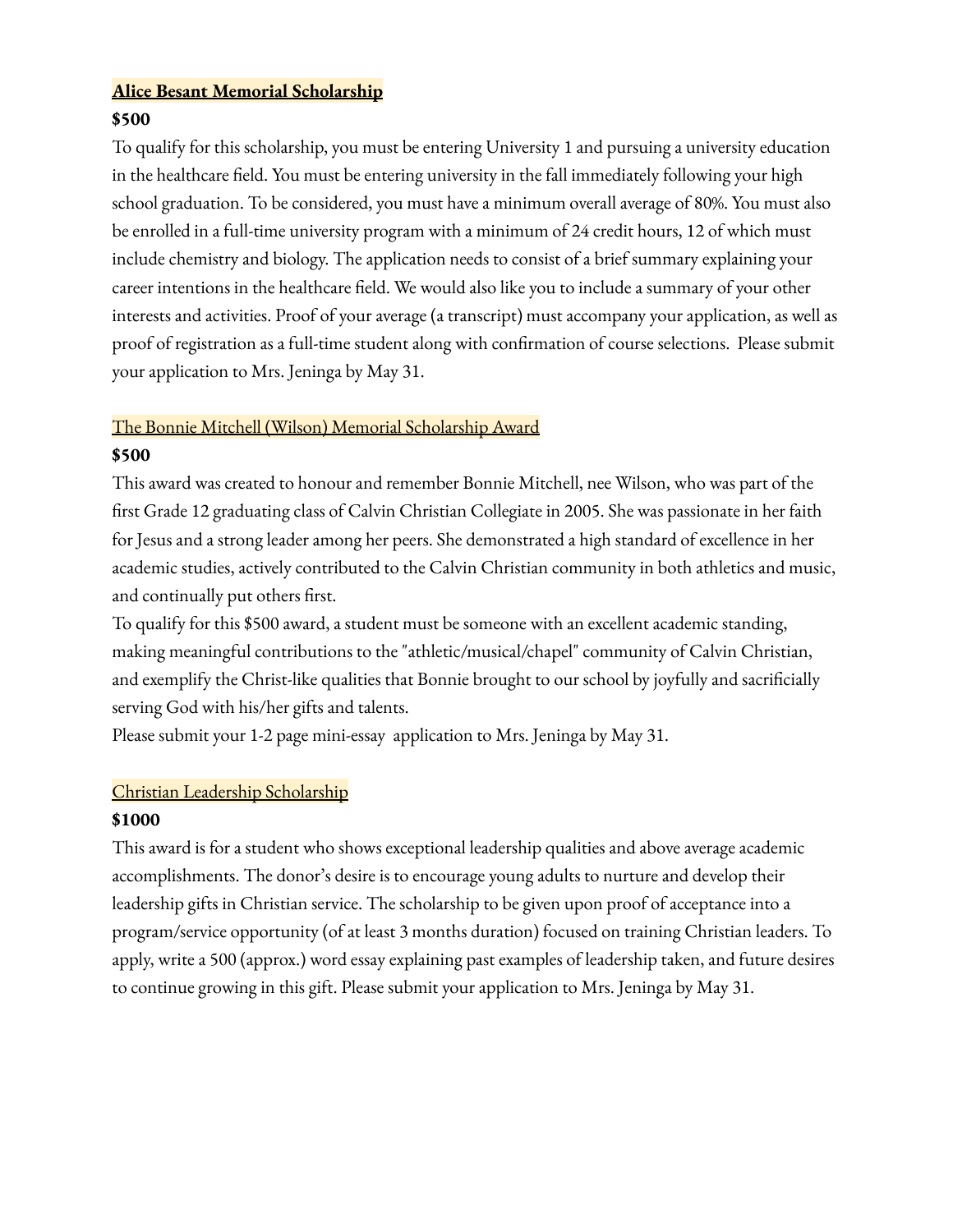#### Cathy Cox Award

#### **\$400**

This award is based on the following criteria: volunteerism and leadership at school or in community, pursuing full time undergraduate post-secondary studies, and must reside in the Kildonan River East constituency. Please write a brief letter for consideration and submit it to Mrs. Jeninga by May 31. [https://www.electionsmanitoba.ca/downloads/Boundaries2018pdfs/KildonanRiverEast\\_1of1.pdf](https://www.electionsmanitoba.ca/downloads/Boundaries2018pdfs/KildonanRiverEast_1of1.pdf)

### David M Taylor Award

#### **\$500**

This award was created by the staff to honor Calvin Christian Collegiate's founding principal, Mr. Taylor. To qualify, you must be pursuing a career in education. Please write a brief (less than one page) letter for consideration and submit it to Mrs. Jeninga by May 31.

#### Entrepreneurship and Innovation Scholarship

#### **\$1000 and 6 months of mentoring**

The Entrepreneurship and Innovation Scholarship is open to any graduating high school senior who owns and operates his/her own small business, or has put together a business plan to start a business, or who has developed or is developing an innovative service or product. Applications to include business plan, outline of the use of funds, current investments and 1, 3, and 5 year goals. The donor operates a real estate company, a construction company and a waste management company. Mentoring will be available to assist you in business development, sales and marketing strategy and funding opportunities. Please submit your application to Mrs. Jeninga by May 31.

# Epsilon Creations Short Term Missions Scholarship

#### **\$250**

The criteria for this award is that you have a heart for helping others and are going on a short term mission project in a 3rd world country (on your own or with a church or an organization), within the calendar year immediately following graduation. To be considered, write a brief letter expressing your desires regarding the short-term mission experience and a brief explanation of how you came to this choice. As well, include a bit of information on the organization you are going with (if applicable). Please submit your application to Mrs. Jeninga by May 31.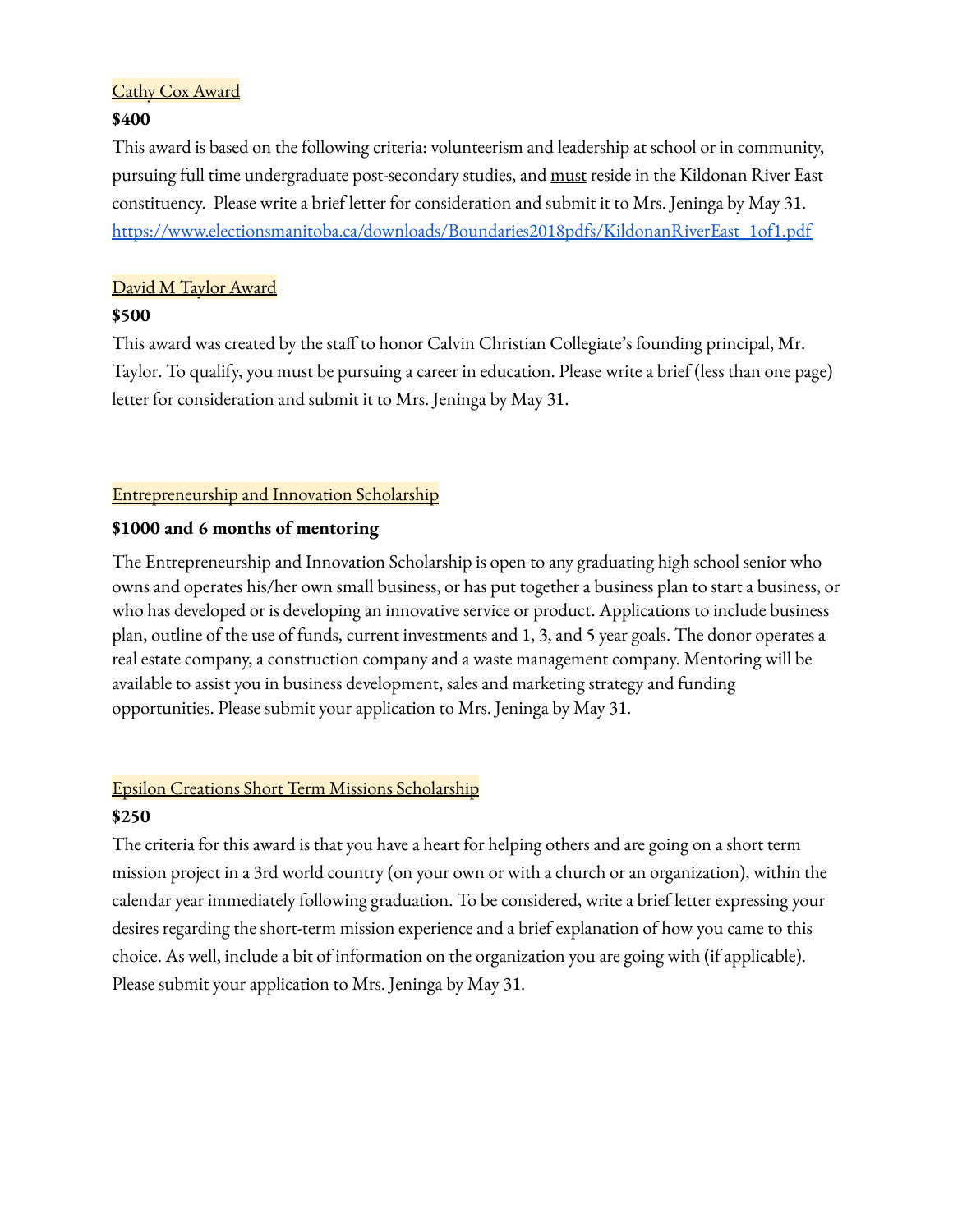#### Irwin Homes Business Scholarship

#### **\$500**

This award is created for a hardworking individual that is able to accomplish goals and show leadership and vision specifically related to business. You must include with your application proof of acceptance into a business program at an accredited university or college. To apply, write a 300-500 word essay that demonstrates your hard work ethic, leadership and accomplishment of goals. This is to be done using examples as they relate specifically to business. As well, briefly explain plans after graduation as they relate to the scholarship. Please submit your application to Mrs. Jeninga by May 31.

#### Jo-Ann Bomhof Scholarship/Bursary

#### **\$1000**

The Jo-Ann Bomhof scholarship fund is set up to honor the late Jo-Ann Bomhof who had a dedicated passion for Christian education. This fund is set up to support students who exhibit hard work, dedication, determination and a passion for the community of which they are a part. Jo-Ann had a passion for teaching even from a young age and pursued that dream by becoming an elementary school teacher. She loved to bring life to her classroom and cared deeply for each of her students. She was driven by her desire to instill knowledge in the lives of those she taught. Since her passing in 2015, she has inspired her family to carry on her legacy by way of this scholarship to inspire a passion in continuing education.

We are so thankful for the blessing the Lord provided to us for 62 years as a daughter, sister, wife, mother, grandmother and friend in the person of Jo-Ann Bomhof.

This \$1,000 scholarship/bursary is awarded to one grade 12 student of Calvin Christian Collegiate to attend a post-secondary institution in Canada. The award is a Scholarship/Bursary combination, taking into consideration scholastic achievement and effort, financial need, and demonstrated volunteerism/leadership. Please submit your mini-essay application to Mrs. Jeninga by May 31.

#### John Harris Award

#### **\$500 - \$2500**

To be considered for this award, a student must be a current or former student planning to attend or currently attending a college that demonstrates and practices a theology in the Reformed tradition. The students that apply for this award must demonstrate that s/he understands what is meant by a Christian commitment as it applies to life in general as well as college life. The application will require proof of volunteer service, academic standing and financial need. Please see Mrs. Jeninga for an application, to be submitted by May 31.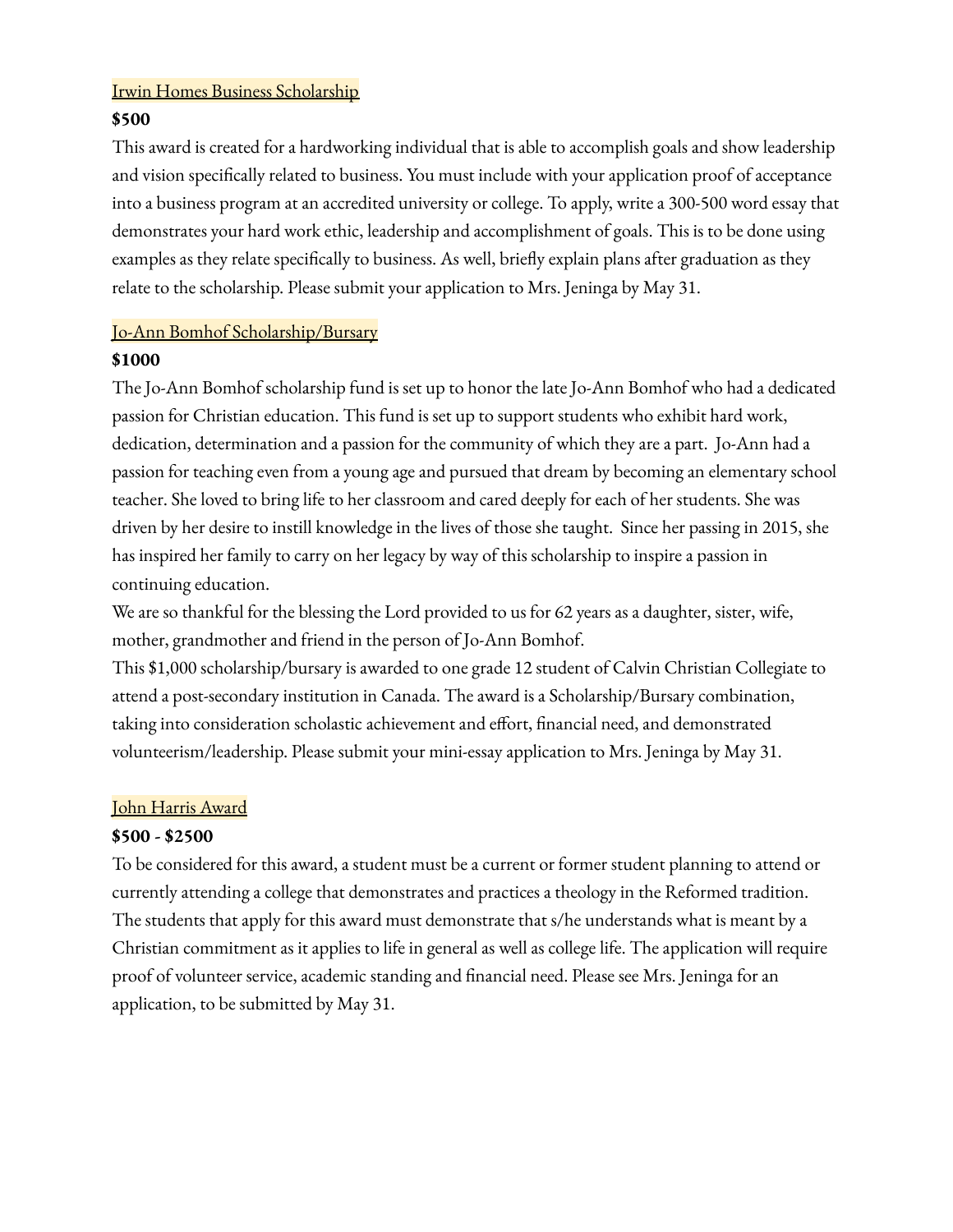#### Nello Altomare

#### **\$400**

This award is presented to a student who is pursuing a full-time post-secondary career in education or early childhood education within the province of Manitoba. Our Province is in need of dedicated and passionate individuals who are eager to contribute to their communities through their pursuit of higher education and by becoming certified teachers and early childhood educators. The qualities of a good teacher or Early Childhood Educator are: commitment to kids, their families and communities, commitment to a dedicated path of continuous professional learning and a firm belief in the importance of building community through their work as educators. To apply, please submit a brief description of yourself and how you have demonstrated these qualities in your everyday life. Please submit your description to Mrs. Jeninga by May 31.

## West End Radiator Trades Scholarship

#### **\$500**

This award is intended to give financial aid to students who will be pursuing their studies in Trades and Apprenticeship programs. The funds must be applied to any vocational school in Canada by the fall of the year following the student's graduation. Proof of registration, demonstrated good character, excellent work ethic, initiative and leadership qualities with good school attendance are some of the major criteria required for this award. The selection is made by the donor. Interviews may be conducted. A cover letter stating reasons for pursuing the chosen career should accompany the application. The letter should mention who, if anyone, has inspired them towards this field. Three letters of recommendation from specific people are required. Please submit your application to Mrs. Jeninga by May 31.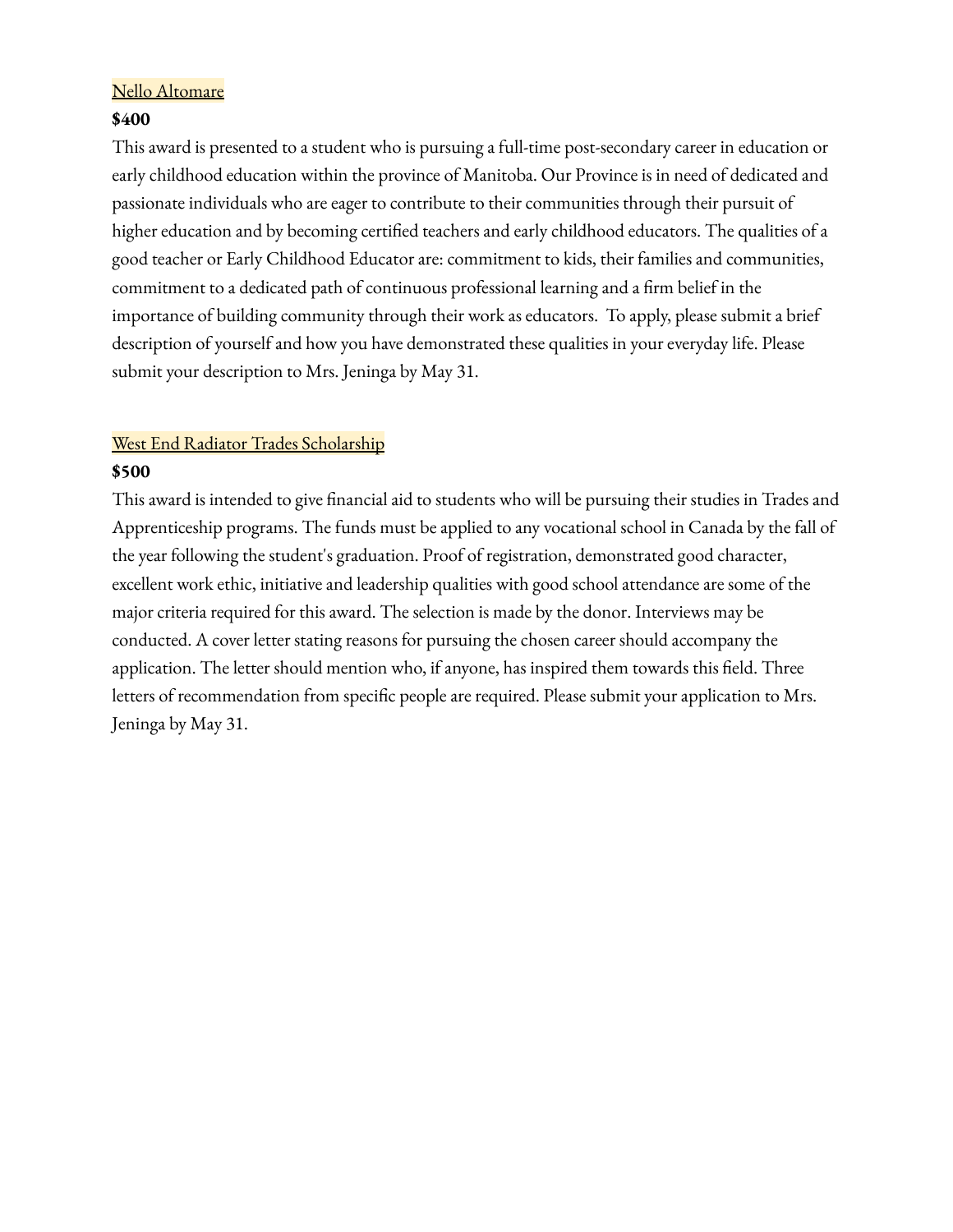#### **Section 1b**

This section is for awards that are applied for *outside* of school. There will be separate application forms that come to us in the Spring. This is most likely not an exhaustive list. Announcements will be made via the Grad Class on Google Classroom. You are responsible for reading the posts and applying as you see fit!

## Casera Credit Union Memorial Bursary Award

#### **\$750**

This award is presented to individuals who will be entering either a post-secondary educational, professional, trade or vocational institution. Bursaries will be in accordance with Credit Union Policy and awarded on the basis of financial need, community involvement, school activities and academic achievement. The school generally gets the application forms in the spring, and Mrs. Jeninga will pass the information on as soon as he gets it. (Deadline for application is usually mid-March).

#### Royal Canadian Legion #7 Bursaries

#### **\$250-\$500**

There are two bursaries offered by the Legion; one is a bursary designated for financial need, and the other is for a descendant of a veteran. The school generally gets the application forms in the Spring, and Mrs. Jeninga will pass the information on as soon as she gets it. (Deadline for application is usually mid-May).

## Transcona Community Builder Scholarship **\$300**

Transcona City Councillor Shawn Nason awards the Transcona Community Builder Scholarship to a grade 12 student who has shown leadership through their volunteerism and has made a positive influence in their school and local community. This scholarship will be awarded to a student who: resides in the Transcona Ward boundaries, plans to study at the post-secondary level after graduation, has demonstrated leadership in school and in their school community, and has a commitment to volunteerism. (Deadline for application is usually at the end of May) Visit: <https://www.shawnnason.ca/community-builder-scholarship>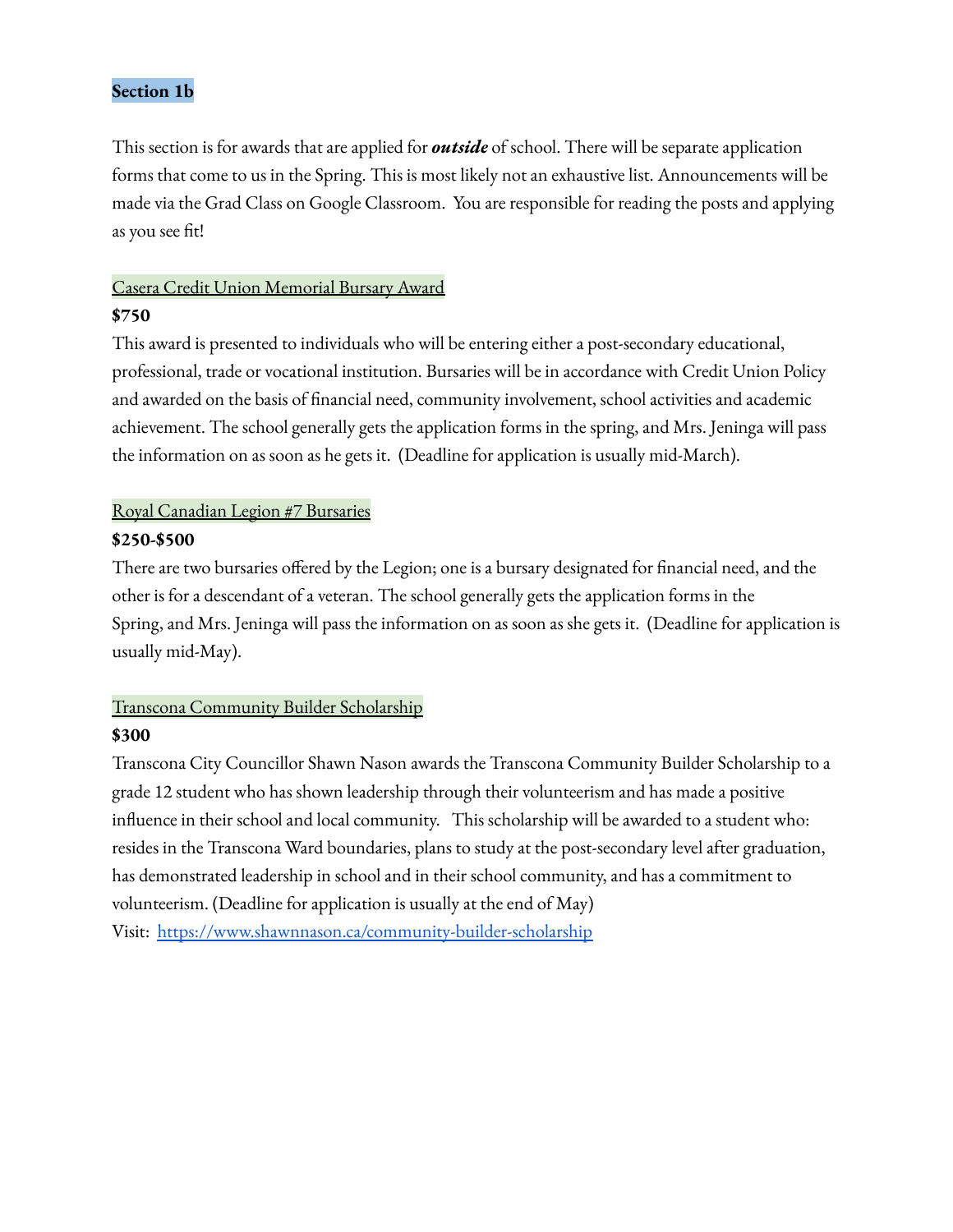#### **Section 1c**

This section is for awards that are not applied for, but students are selected for various reasons. This is all for information only.

#### Chown Centennial Scholarship **\$1000**

This award is given to the top graduating student going to the University of Manitoba. The criteria include; a minimum average of 85% based on at least five credits at the 40S level, and attendance at the U of M in September for a full-time study program.

## Governor General's (Bronze) Academic Medal

#### **~~~~~**

This medal is automatically sent to the school by the Governor General's office. It is to be awarded to the student who graduates with the highest academic standing in Grades 11 and 12. It is open to any graduating student, regardless of the courses selected.

(It is worth mentioning that the Silver Medal is a university medal that is awarded to the student with the highest GPA in a Bachelor Degree program, and the Gold Medal is awarded to the university student with the highest *GPA overall in a Graduate program).*

#### Principal's Award

#### **\$500**

Every year the Principal selects a student that they feel exemplifies what a Calvin Graduate should be. The student chosen is an academic, demonstrates personal character and integrity, and allows their classmates, staff and the school to see their faith walk through how they interact with others and how they contribute to student life.

## Vickar Community Chevrolet Scholarship

#### **\$750**

This financial award is for a student pursuing studies at a community or vocational college anywhere in North America. The recipient must be of good character with an excellent work ethic. There must also be demonstrated initiative and leadership qualities.

## Wyatt Dowling Insurance Brokers/ Keep Them in School Award **(unfortunately, not available in 2022) \$500**

This financial award is for a student enrolled in a business program in a university or college. The student must demonstrate good character, work ethic and initiative.

Note: The funds were not available in 2021  $\mathfrak{S}$  2022 for this award as they are based off of a Golf *Fundraiser that wasn't able to happen. The donor is hopeful that this award can continue in 2023.*